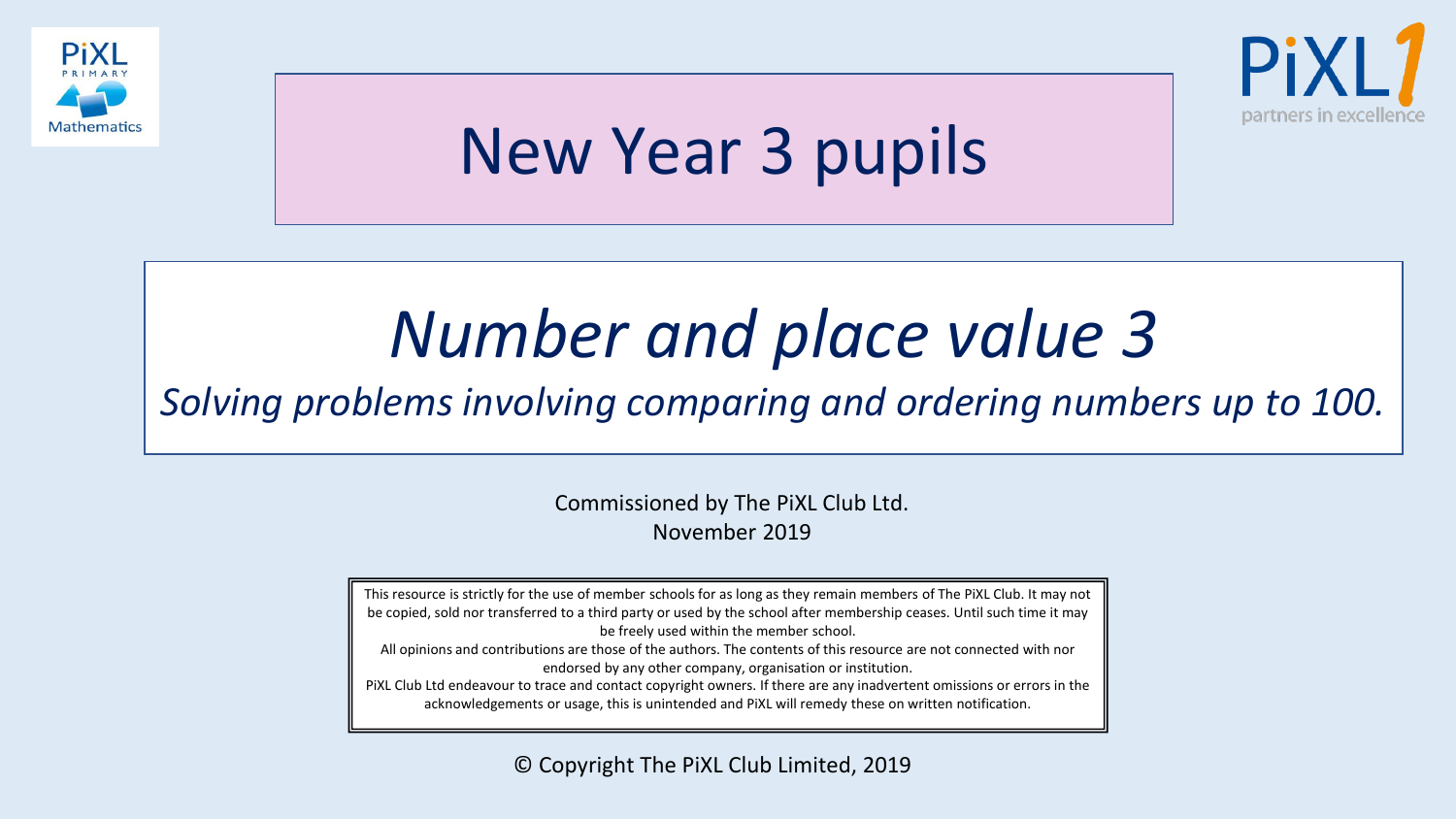

#### **Number free zone**



Santi and Julia turn over 5 cards.

They order the cards from biggest to smallest.

What order do they put the cards in?



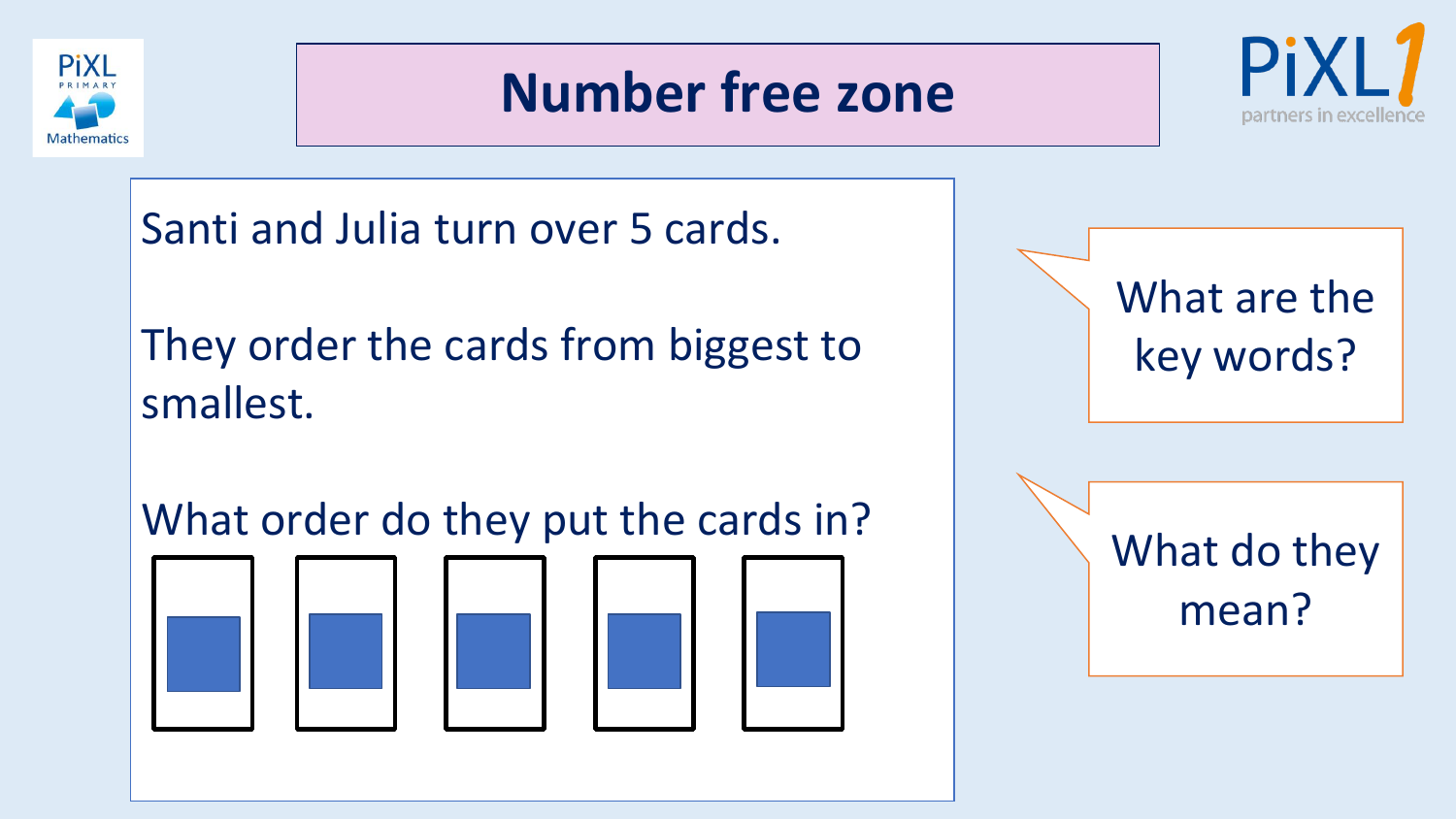

#### **Number free zone**



Santi and Julia turn over 5 cards.

They order the cards from biggest to smallest.

What order do they put the cards in?



Can you summarise what the question is asking you to do?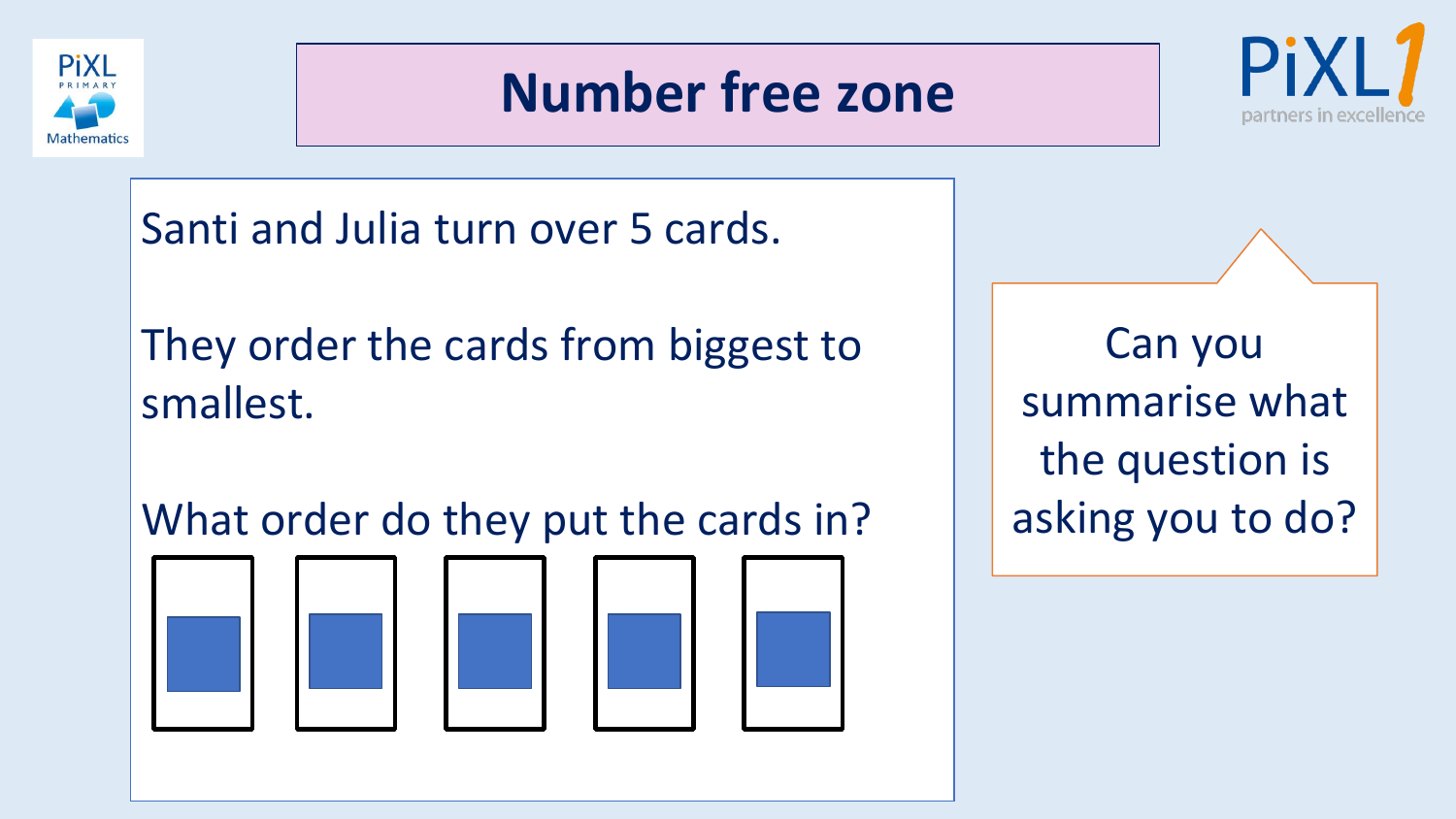



Santi and Julia turn over 5 cards.

They order the cards from biggest to smallest.

What order do they put the cards in?







Can you identify the key information?

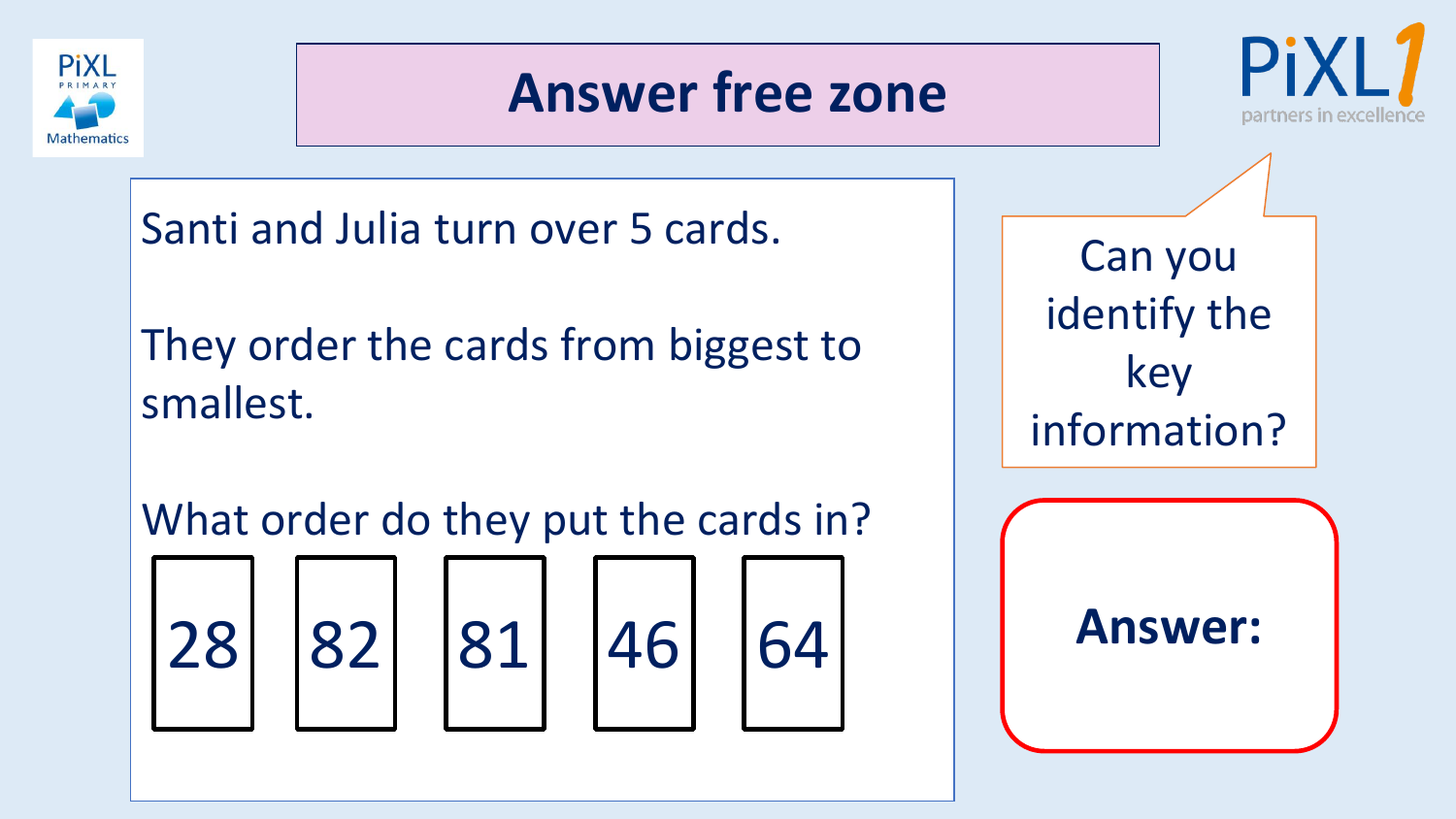



Santi and Julia turn over 5 cards.

They order the cards from biggest to smallest.

What order do they put the cards in?







Which operation/s will you need to perform?

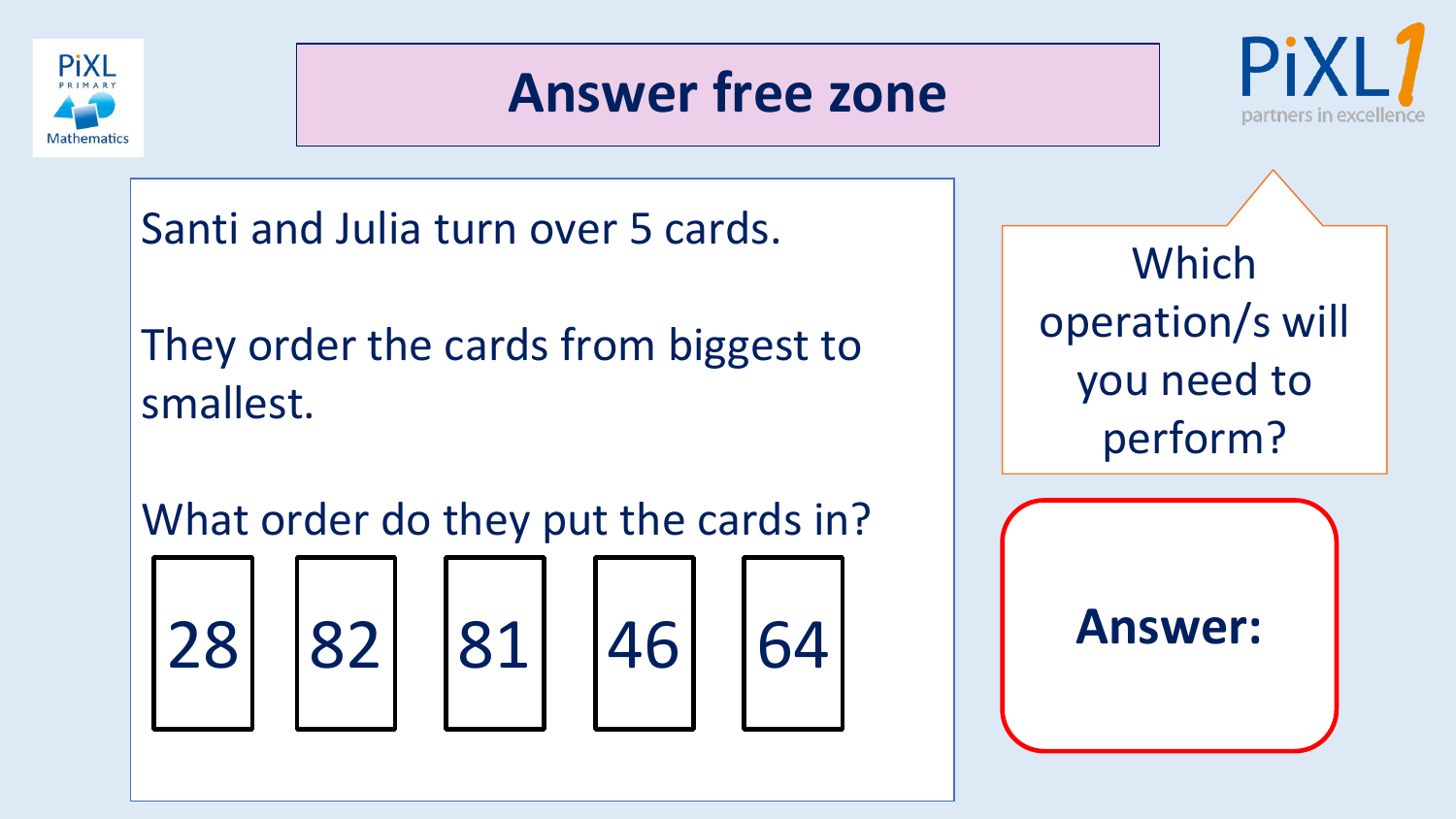



Santi and Julia turn over 5 cards.

They order the cards from biggest to smallest.

What order do they put the cards in?









What could help us to work out the solution:

- jottings?
- a bar model?
- a number line?
- a calculation?

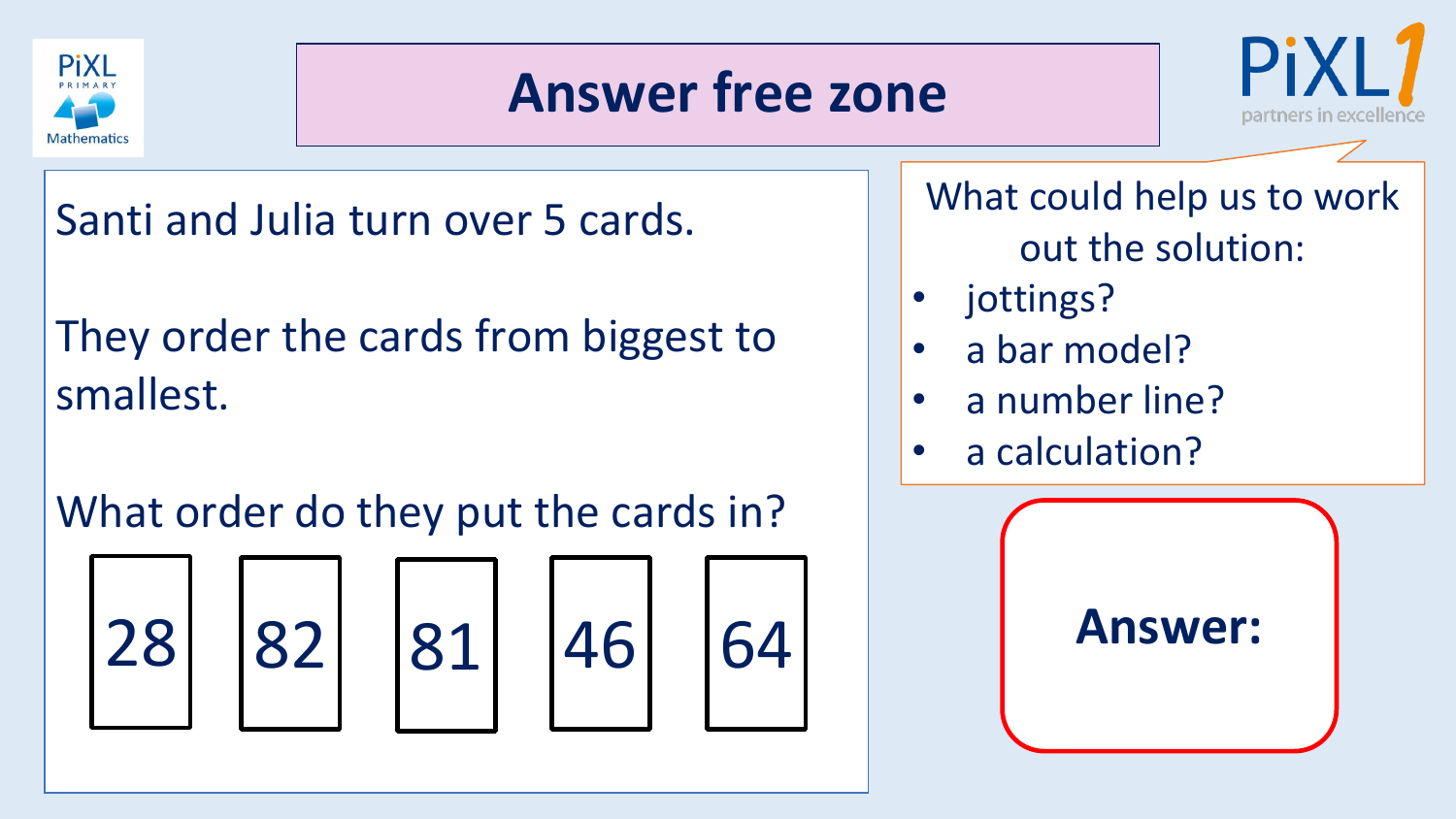



Santi and Julia turn over 5 cards.

They order the cards from biggest to smallest.

What order do they put the cards in?









How could you check your answer?

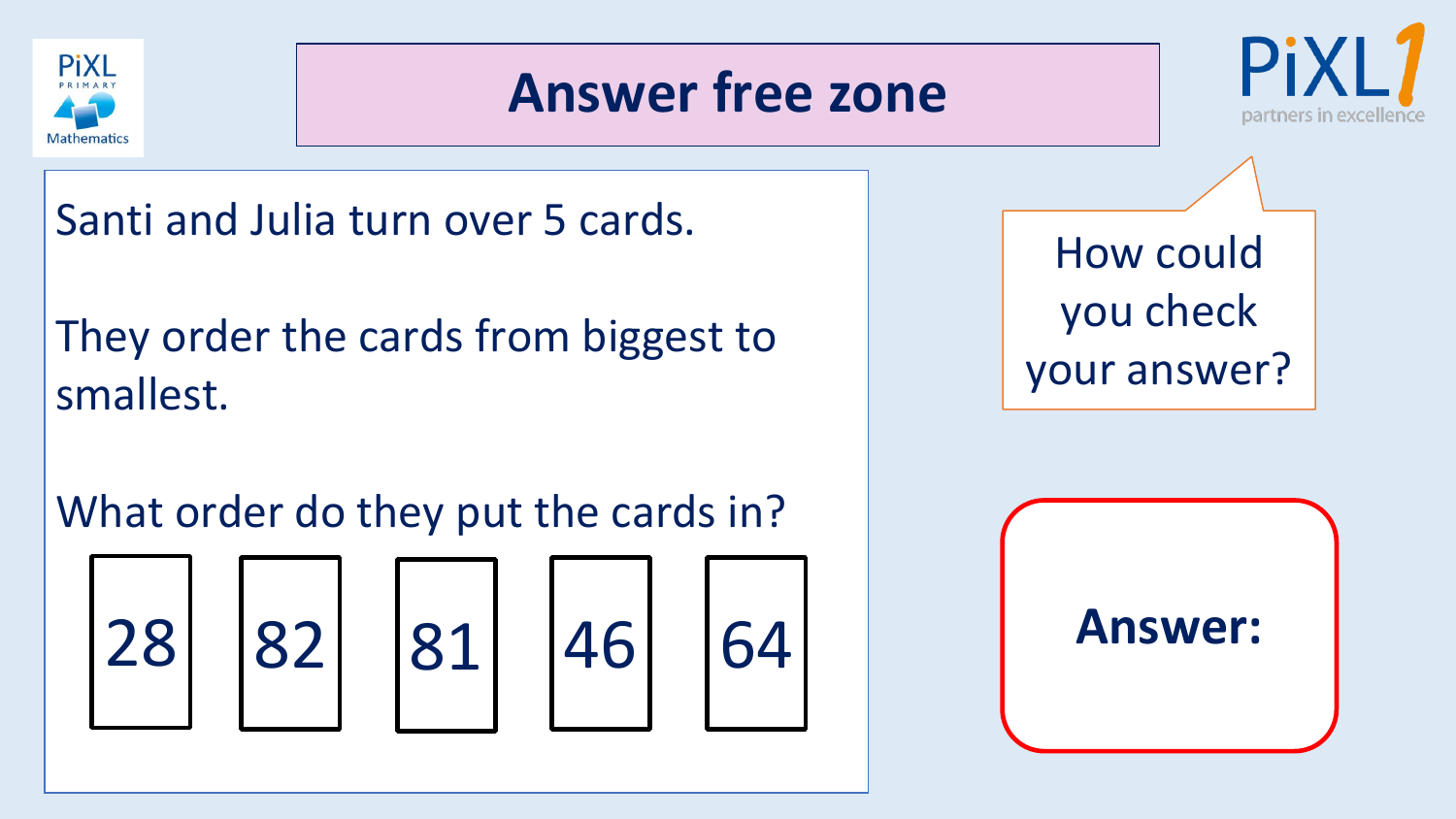





Rob has a purse full of coins.

He takes the coins out and puts them in order from the smallest value to the biggest value.

**Answer:**

What order does he put the coins in?